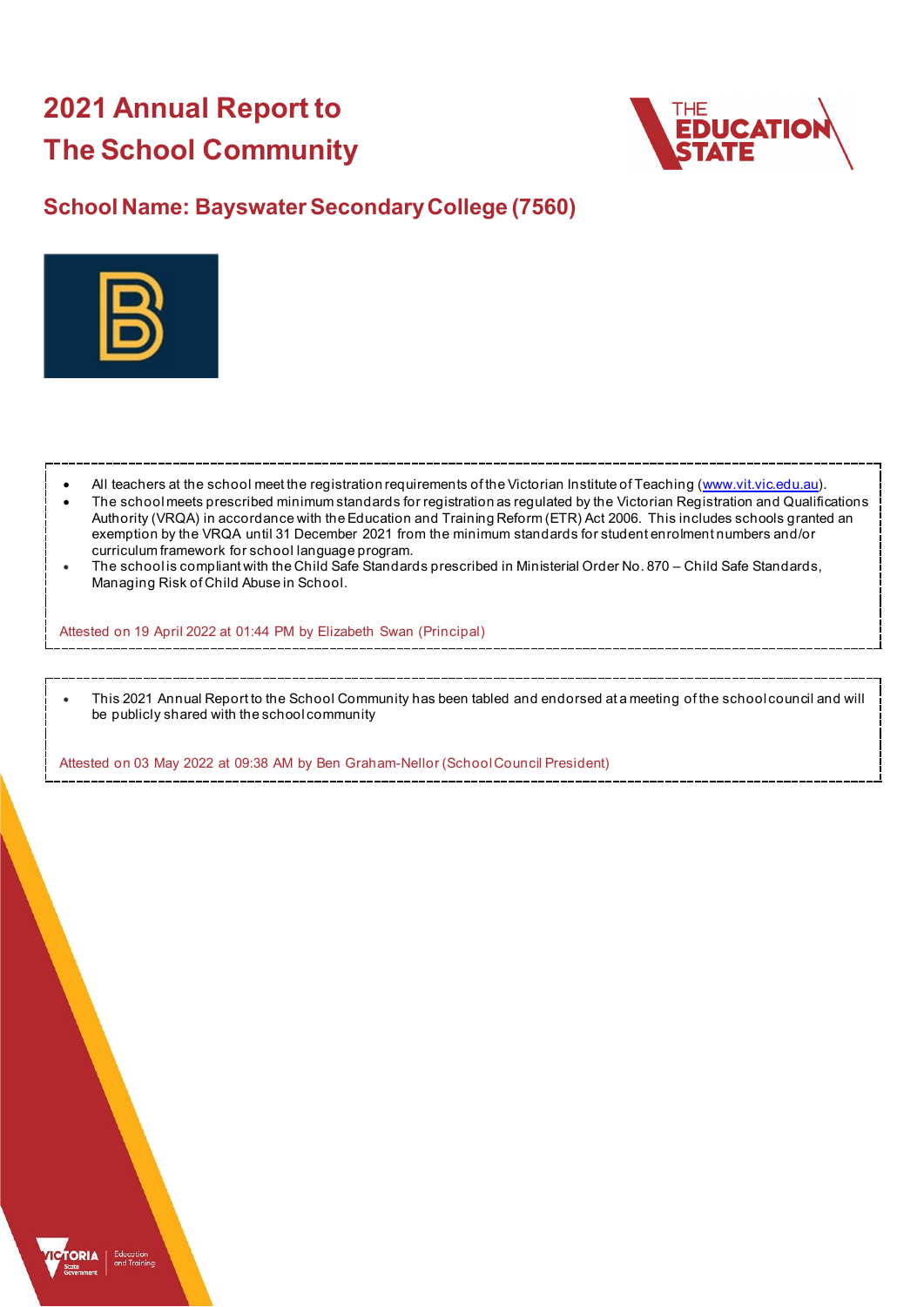

## How to read the Annual Report

## What does the *'About Our School'* commentary section of this report refer to?

The 'About our school' commentary provides a brief background on the school, an outline of the school's performance over the year and future directions.

The 'School Context' describes the school's vision, values and purpose. Details include the school's geographic location, size and structure, social characteristics, enrolment characteristics and special programs.

The 'Framework for Improving Student Outcomes (FISO)' section includes the improvement initiatives the school has selected and the progress they have made towards achieving them through the implementation of their School Strategic Plan and Annual Implementation Plan.

### What does the *'Performance Summary'* section of this report refer to?

The Performance Summary includes the following:

#### **School Profile**

- student enrolment information
- the school's 'Student Family Occupation and Education' category
- a summary of parent responses in the Parent Opinion Survey, shown against the statewide average for Secondary schools
- school staff responses in the area of School Climate in the School Staff Survey, shown against the statewide average for Secondary schools

#### **Achievement**

- English and Mathematics for Teacher Judgements against the curriculum
- English and Mathematics for National Literacy and Numeracy tests (NAPLAN)
- all subjects for Victorian Certificate of Education (VCE) examinations

#### **Engagement**

Student attendance and engagement at school, including:

- how many Year 7 students remain at the school through to Year 10
- how many exiting students go on to further studies or full-time work

#### **Wellbeing**

Student responses to two areas in the Student Attitudes to School Survey:

- Sense of Connectedness
- Management of Bullying

Results are displayed for the latest year and the average of the last four years (where available). As NAPLAN tests were not conducted in 2020, the NAPLAN 4-year average is the average of 2018, 2019 and 2021 data in the 2021 Performance Summary.

#### Considering COVID-19 when interpreting the Performance Summary

The Victorian community's experience of COVID-19, including remote and flexible learning, had a significant impact on normal school operations in 2020 and 2021. This impacted the conduct of assessments and surveys. Readers should be aware of this when interpreting the Performance Summary.

For example, in 2020 and 2021 school-based surveys ran under changed circumstances, and NAPLAN was not conducted in 2020. Absence and attendance data during this period may have been influenced by local processes and procedures adopted in response to remote and flexible learning.

Schools should keep this in mind when using this data for planning and evaluation purposes.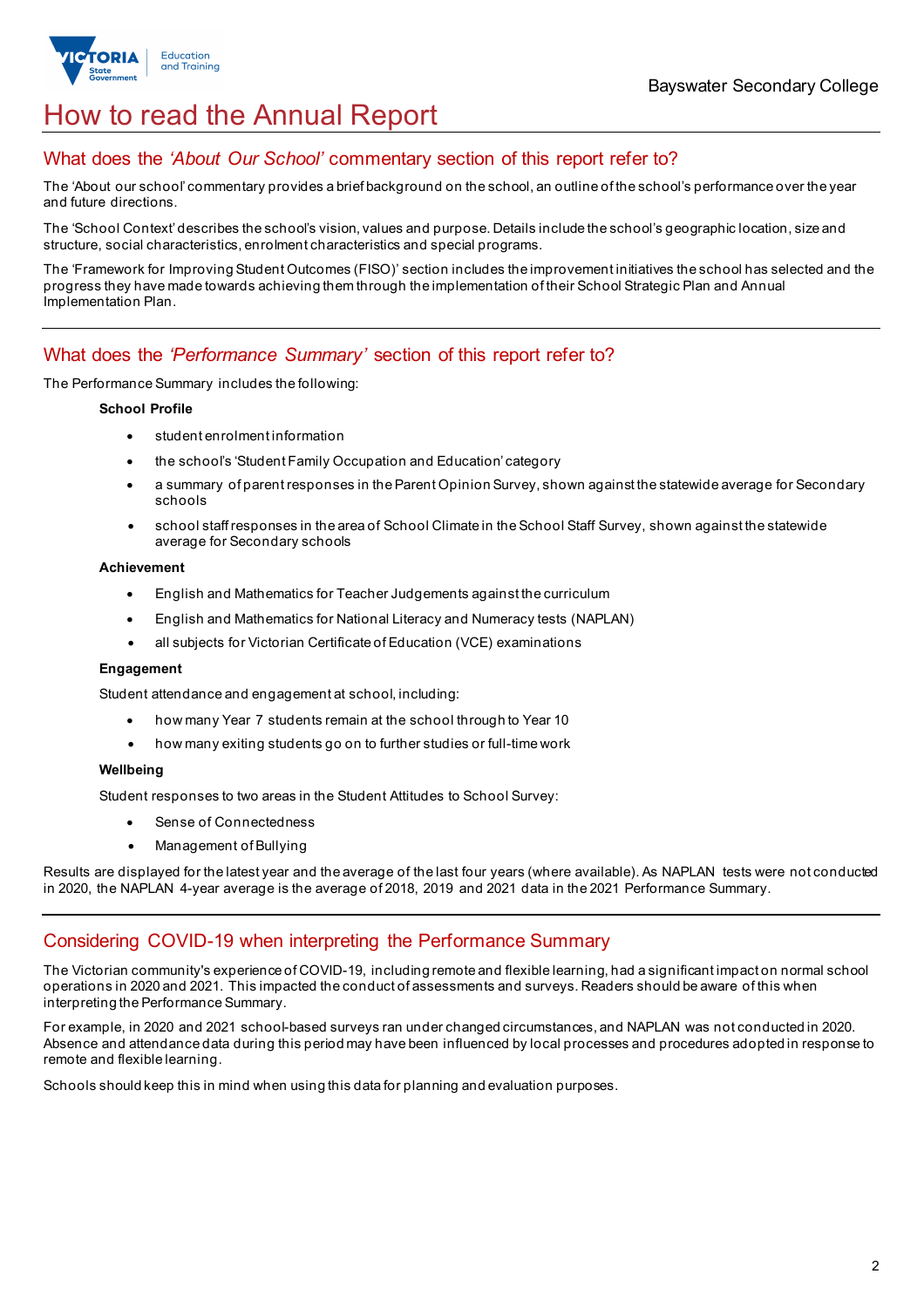

## How to read the Annual Report (continued)

#### What do *'Similar Schools'* refer to?

Similar Schools are a group of Victorian government schools with similar characteristics to the school.

This grouping of schools has been created by comparing each school's socio-economic background of students, the number of non-English speaking students and the school's size and location.

### What does *'NDP'* or '*NDA*' mean?

'NDP' refers to no data being published for privacy reasons or where there are insufficient underlying data. For example, very low numbers of participants or characteristics that may lead to identification will result in an 'NDP' label.

'NDA' refers to no data being available. Some schools have no data for particular measures due to low enrolments. There may be no students enrolled in some year levels, so school comparisons are not possible.

Note that new schools only have the latest year of data and no comparative data from previous years. The Department also recognises unique circumstances in Specialist, Select Entry, English Language, Community Schools and schools that changed school type recently, where school-to-school comparisons are not appropriate.

## What is the *'Victorian Curriculum'*?

The Victorian Curriculum F–10 sets out what every student should learn during his or her first eleven years of schooling. The curriculum is the common set of knowledge and skills required by students for life-long learning, social development and active and informed citizenship.

The Victorian Curriculum is assessed through teacher judgements of student achievement based on classroom learning.

The curriculum has been developed to ensure that school subjects and their achievement standards enable continuous learning for all students, including students with disabilities.

The 'Towards Foundation Level Victorian Curriculum' is integrated directly into the curriculum and is referred to as 'Levels A to D'.

'Levels A to D' may be used for students with disabilities or students who may have additional learning needs. These levels are not associated with any set age or year level that links chronological age to cognitive progress (i.e., there is no age expected standard of achievement for 'Levels A to D').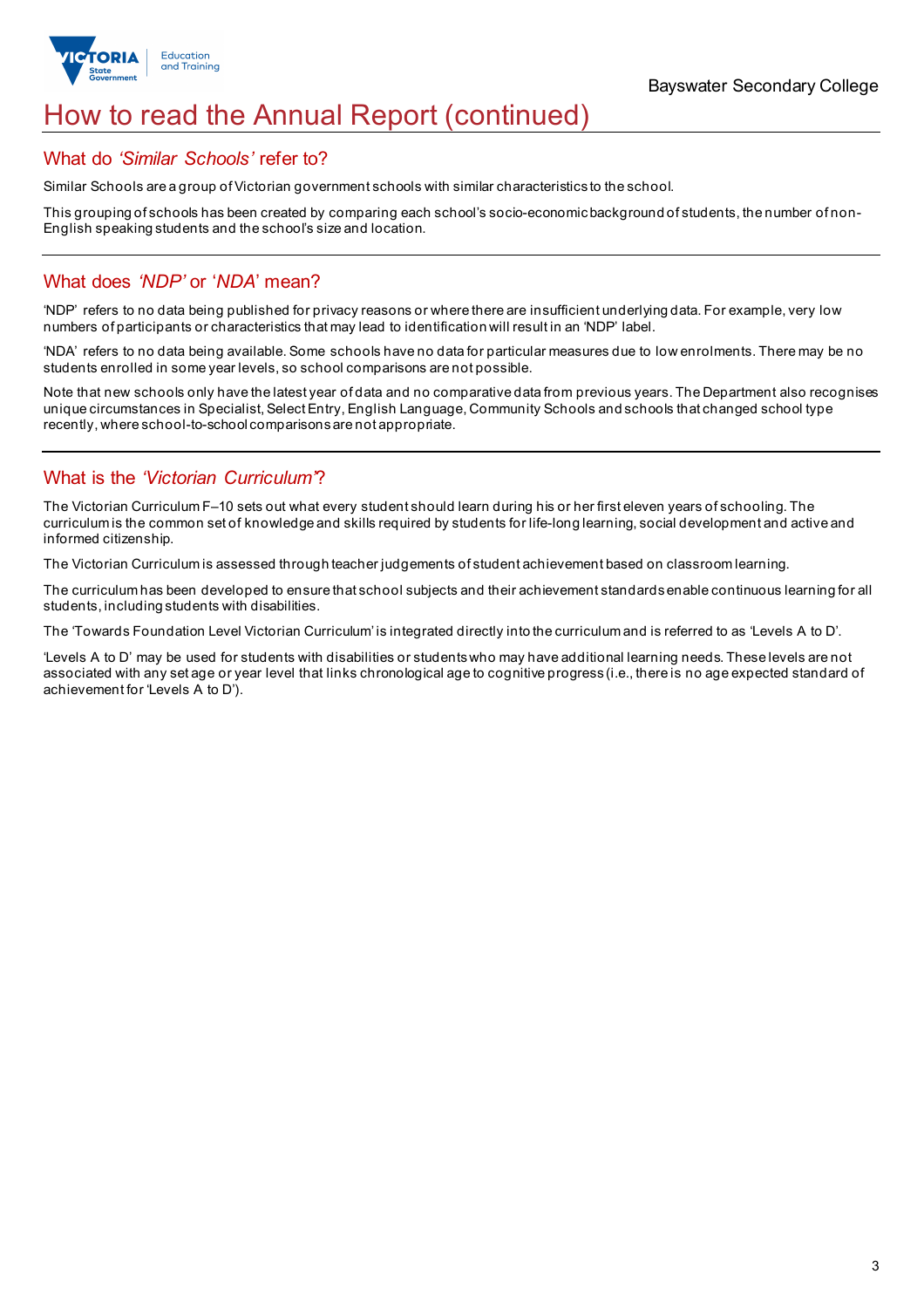



## **About Our School**

## School context

Founded in 1961, Bayswater Secondary College is a growing secondary school located in the City of Knox in the eastern suburbs of Melbourne, approximately 34 kilometres from the Melbourne Central Business District. The College is a centre of the community and we value our strong relationships with students, parents, carers, local primary schools and the wider community, including tertiary partnerships. Our core focus is providing a wide variety of options and opportunities to our students in a boutique setting, to ensure that every student at Bayswater Secondary College has every opportunity to succeed throughout and beyond their secondary school years.

Bayswater Secondary College currently has an enrolment of 181 students, with growth projected to increase to 250 students in 2023 with a built capacity of 550 to be reached by 2028. Our staffing profile includes a Principal and Assistant Principal, 2 Leading Teachers, 2 Learning Specialists, 19 teachers and 8 full-time equivalent Education Support (ES) staff.

Our College values of Honesty, Excellence, Acceptance, Respect and Teamwork are at the H.E.A.R.T. of everything we do at Bayswater Secondary College, and underpin the culture of support and inclusivity that we continually work to achieve. We believe in a supportive and inclusive school community where all students, staff and teachers have a right to learn and work in a safe and orderly environment. Respectful learning environments and positive student behaviours are most effectively developed through positive relationships that are based on whole school and classroom practices.

The organisational structure for students is one that is arranged into sub-schools (Junior - Years 7-9; and Senior - Years 10-12) where students are supported by engagement and wellbeing leaders within the College including their Home Group teacher, Sub School Coordinator, Sub School Leader and Assistant Principal. Further engagement and wellbeing supports are enacted through our College wellbeing team comprising of a Student Wellbeing Coordinator, Mental Health Practitioner, Adolescent Health Nurse and Chaplain. Regular support from the regional Student Support Services team, in addition to strong links with the Occupational Therapy program of La Trobe University round out the team and ensure the wellbeing and engagement needs of students are met.

Our learning community is welcoming and highly diverse and we celebrate and acknowledge the broad range of strengths, skills and attributes that all members of our school community possess. Bayswater Secondary College currently offer a structured core curriculum (Victorian Curriculum / VCE / VET), as well as a Select Entry Accelerated Learning (SEAL) program at Years 7-10, an Instrumental Music program from Years 7-10 and a wide variety of VCE and Vocational Education and Training in schools (VETis) options for senior students. The College offers a variety of elective choices in Years 8-10, which are vertically grouped to provide students a wide range of options in a small setting. In 2021, the College introduced a Pre-CAL pilot program and, as of the beginning of 2022, offer VCAL at the Foundation Level in Year 10.

The College is part of the Bayswater Education Plan, and is currently working with the local Bayswater primary schools to improve educational outcomes for students in the Bayswater area. The College has also received \$12.4 million to fund the redevelopment of the buildings and grounds. Work towards the redevelopment will commence in 2022.

All students, staff and teachers have a right to learn and work in a safe and orderly environment. Respectful learning environments and positive student behaviours are most effectively developed through positive relationships that are based on whole school and classroom practices.

## Framework for Improving Student Outcomes (FISO)

At the end of 2021, the College is rated as 'Evolving' across all key areas of FISO, with work undertaken throughout the year across the three 2021 DET key priorities of: Connected Schools; Happy Active and Healthy Kids; and Learning Catch Up and Extension.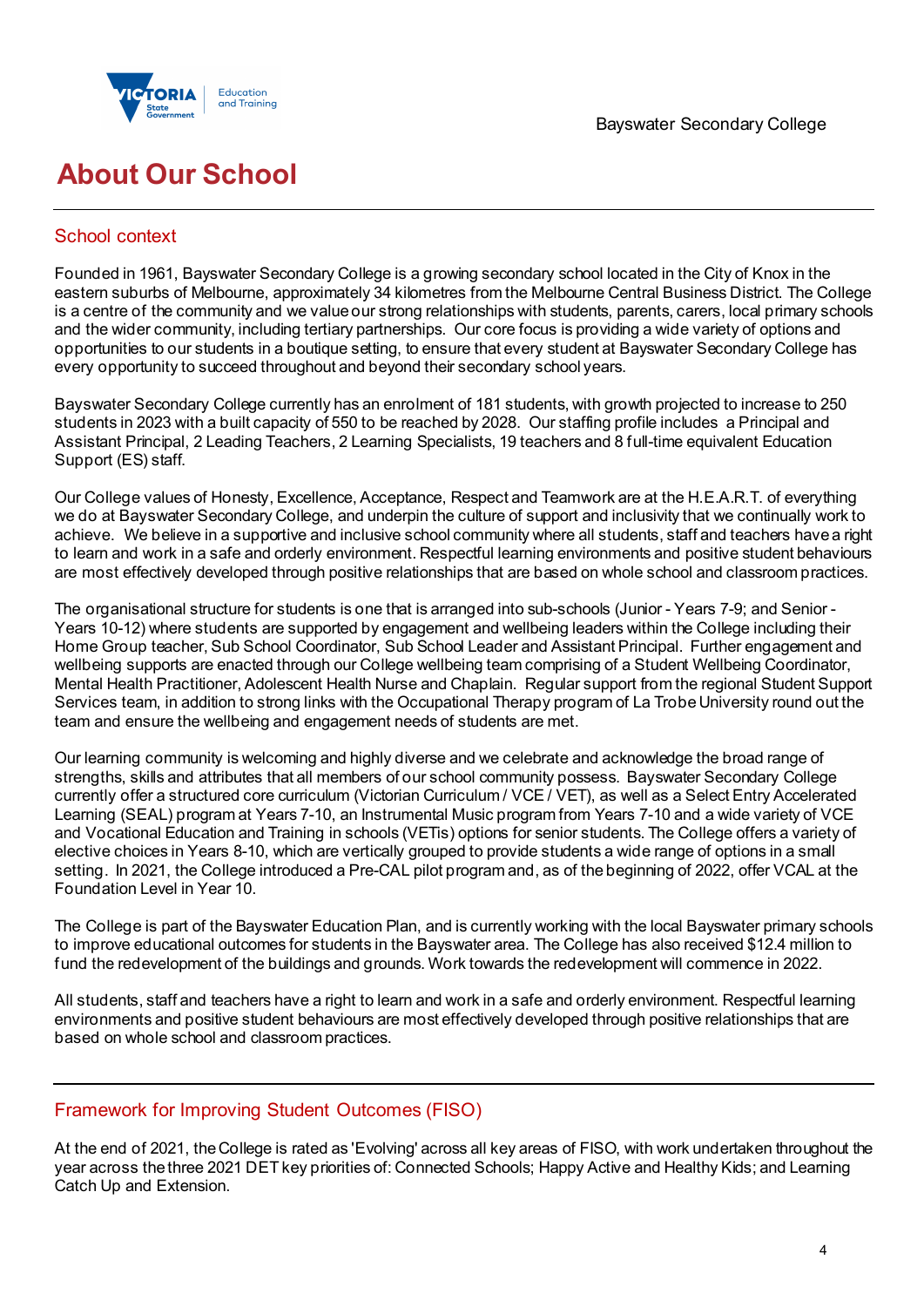

Learning Catch Up and Extension Priority:

The College was able to deliver on the implementation of a PLC structure for development, documentation, moderation and review of Curriculum and Assessment strategies, however, the associated audit of the curriculum program has been deferred to 2022 as the result of remote learning. PLCs were established and the initial work was undertaken while the College was operating on site, with an immediate and noticeable shift away from the administrative use of planning time, toward a more collaborative approach to planning for effective teaching & learning. The work undertaken by PLCs was adapted to suit the online environment, where staff continued to plan and moderate collaboratively throughout the year.

This work saw a shift in teacher confidence in using data to inform planning and monitor the effectiveness of teaching and learning programs, in addition to improvement in the accuracy of teacher judgement data.

The Tutor Learning Initiative was successfully implemented and continued with online tutoring throughout the periods of remote learning in 2020, leading to an increase in student performance data in PAT testing undertaken at the end of 2021.

NAPLAN data in terms of Benchmark Growth has presented some mixed results. 23% of Year 9 students showed above benchmark growth for Reading in Year 9, which was above state and similar school levels. 16% of students showed above benchmark growth for Writing in Year 9, which was below state, though the same as similar schools. 7% of Year 9 students demonstrated above benchmark growth for Numeracy, which is significantly below similar schools and state levels.

#### Happy, Active and Healthy Kids Priority:

2021 saw a significant focus on the health and wellbeing of students and staff, as this is a key factor underpinning success in other areas. The College appointed a Mental Health practitioner and subsidised DET funding with local funds to employ the MHP for an additional day per week to support student needs. Further to this, the College appointed an Assistant Principal to oversee key areas of Student Engagement and Wellbeing, with the restructuring of the College Leadership model to ensure adequate resourcing of this key priority. While some initiatives were implemented differently to initial plans as a result of lockdowns and remote learning throughout the year, the College saw a significant increase in online engagement from students and families from the engagement levels of 2020 with increased levels of attendance both online and in our return to on-site learning. The most significant work undertaken in this area was a review of the College Values and the establishment of the new H.E.A.R.T values of the College. Students and staff co-constructed these values after significant reflection and thought in focus groups about what our students wanted their school to stand for. This was an important piece of work, as our values are what underpins the work we undertake and the culture of excellence we are developing at Bayswater Secondary College.

#### Connected Schools

The College saw an increase in engagement and connection in the online learning environment throughout the course of 2021. This was achieved through the review and adjustment of the online learning program delivered in 2020 in light of student and family feedback, and the implementation of the 2021 program was monitored and adjusted throughout the year based on student and family needs. 2021 also saw the College connect with the community in a variety of new ways, with a particular emphasis on our Social Media accounts and website. The College Facebook Page was reinvigorated and grew in followers in excess of 400%, with post engagement steadily increasing throughout the year. Feedback from our Community was positive in terms of the Facebook page being an effective way of keeping our community informed about the latest COVID-related developments, as well as a range of activities and competitions that enabled us to remain connected despite being physically distanced. The introduction of an Instagram page proved effective in engaging our student community and was a welcome addition to our digital presence. The College hosted online parent information evenings in conjunction with other local schools with a wellbeing focus, which not only served as a key method for engaging and connecting our community, but provided much needed wellbeing support also.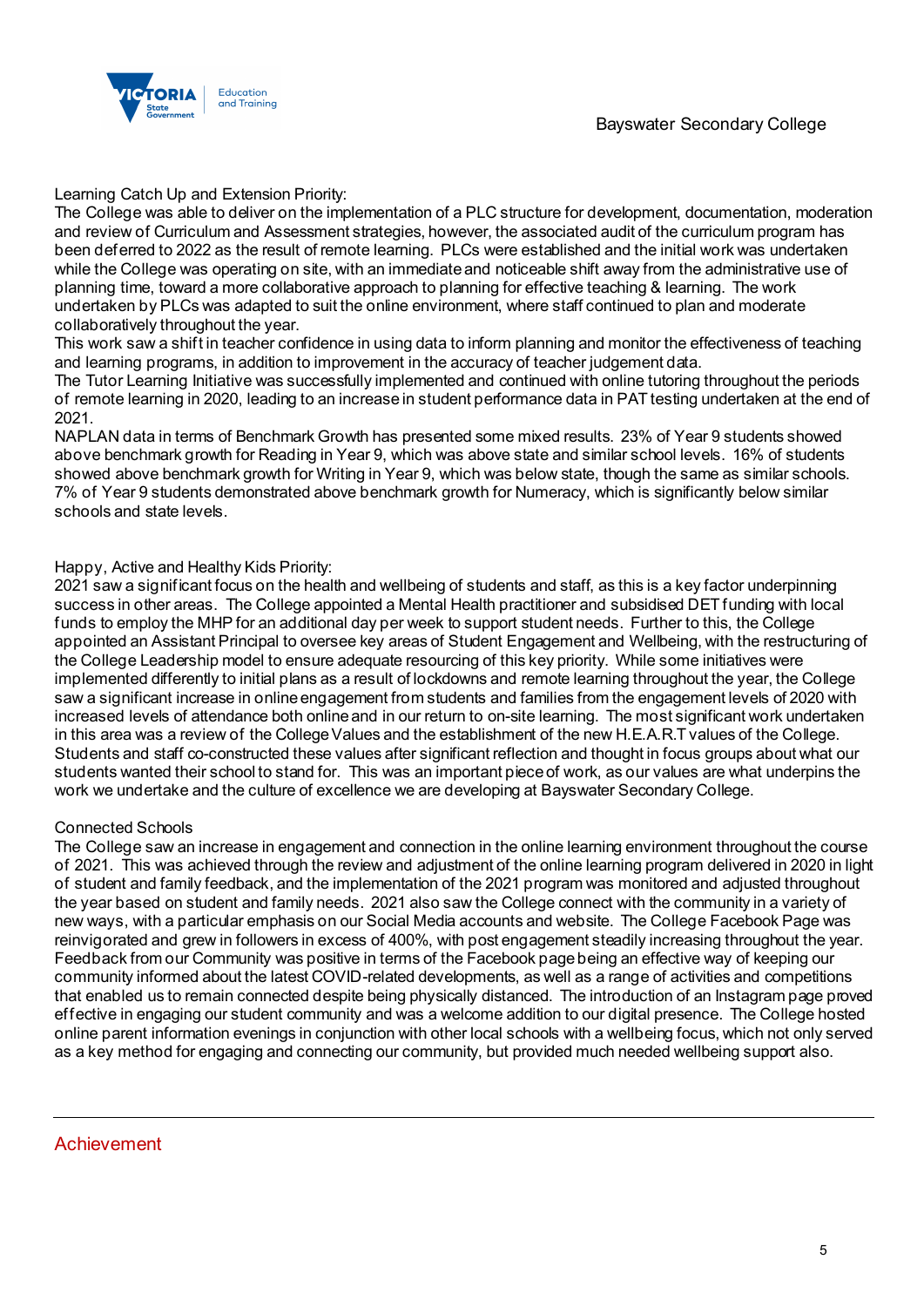

The College transitioned into the remote and flexible learning space effectively, with staff collaborating to modify the curriculum and the pedagogical approach undertaken in 2020 to increase online engagement levels and the effectiveness of instruction in the online environment. Increased attendance in the online environment, in addition to support from the Tutor Learning Initiative supported student achievement throughout the year. While there were some students who continued to find engaging in the online environment challenging, the College provided a variety or suitable modified options to support all students to achieve. A number of our PSD students elected to attend school for on-site supervision which supported not only their academic achievement, but their social and emotional health as well. Some funded students were reluctant to engage online and elected not to attend on-site supervision, which saw us develop more effective ILPs for those students to meet their learning needs. We engaged Occupational Therapy students from La Trobe University to work with a number of our students across the year both during remote learning and once we returned to on-site learning. The work undertaken by the OT students, in conjunction with Professional Learning undertaken by staff, and the experience of developing ILPs differently as the result of remote learning, has enabled our staff to develop more effective ILPs for our funded students, leading to improved outcomes that have continued into 2022. Students and staff found that increased opportunities for students to have choice and voice in their learning during the remote periods, in addition to effective feedback strategies, had a significant impact on their ability to achieve. 2021 saw the senior class achieve a VCE median score of 26, the highest in the last 10 years.

## **Engagement**

While the vast majority of our students transitioned well to the online learning environment, and we saw significant improvement in online attendance and engagement, a number of students continued to find it challenging to maintain motivation and engagement despite alternative programs and the range of engagement strategies employed. We recognise and understand that the engagement strategies enacted, such as additional contact home, regular check-ins and modified learning programs were outweighed by the pressures on some of our families as a result of COVID. In 2021, our core focus will be on ensuring students impacted by the effects of 2020 will be supported through a variety of means, including the Tutor Learning Initiative. Our focus on building teacher capacity to give students an authentic voice in their learning and to become self-regulated learners continued to improve throughout the year, with English and Humanities a particular focus. Student voice and agency was particularly important in the work undertaken throughout the year to review and redevelop the College Values, as well as in formulating the focus of the Bayswater Education Plan. Student Voice additionally led the way through the review of the College Elective Program at Years 8- 10, and the development of the new Personal Best elective program. Ensuring our students have authentic voice and agency will continue to be a focus in 2022 and beyond, not just for learning areas, but for all aspects of the future development of the College.

## **Wellbeing**

The College placed a significantly increased focus on the wellbeing of students and their families as well as staff throughout 2021, with a particular emphasis on the Positive Education framework. Bayswater Secondary College teamed up with other Positive Education leaders in our network to deliver the Flourishing Families program throughout the year, which effectively supported a significant portion of families in our community through the challenges they were facing at home as a result of COVID. In addition to this, our wellbeing staff arranged regular check-ins with families and Wednesday afternoons were designated wellbeing sessions where students and staff were able to take some time away from screens and focus on their mental health and wellbeing through a variety of activities and challenges posted on our social media and Compass feeds. Underpinning our ability to achieve this level of connection was an increased focus on the Engagement and Wellbeing areas of the College, with the addition of a Mental Health Practitioner and re-structured student engagement leadership, including the appointment of an Assistant Principal to oversee engagement and wellbeing. The health and wellbeing of students and their families, as well as staff at the College will continue to be a significant focus in 2022 and beyond.

Finance performance and position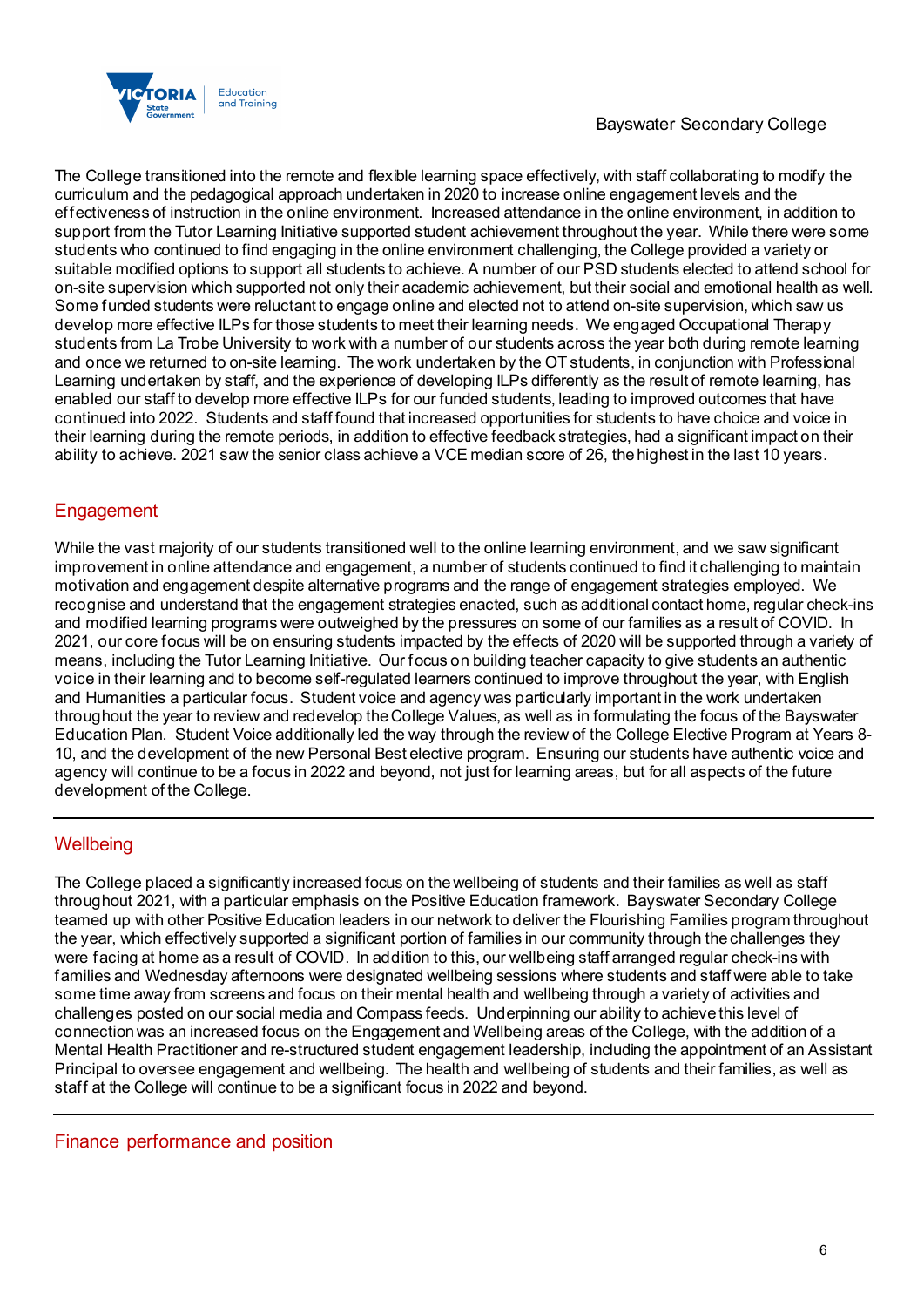

Bayswater Secondary College

The College ended 2021 with a significantly reduced deficit, and is on track to be out of deficit in 2022. This has been the result of careful management of the excess process as well as careful strategic planning around staffing in 2022, in addition to rigorous budget management, which will see the College continue to improve financially as well as in all other areas. The State Government of Victoria has allocated \$12.4 million for the redevelopment of the College, with planning undertaken in 2021 and construction to begin in 2022. Professional learning opportunities continued to be provided to staff in the remote and flexible learning environment with equity funding used to support staffing and time release in key engagement and wellbeing areas as outlined in other sections of this report.

## **For more detailed information regarding our school please visit our website at**

**<https://www.bayswatersc.vic.edu.au/>**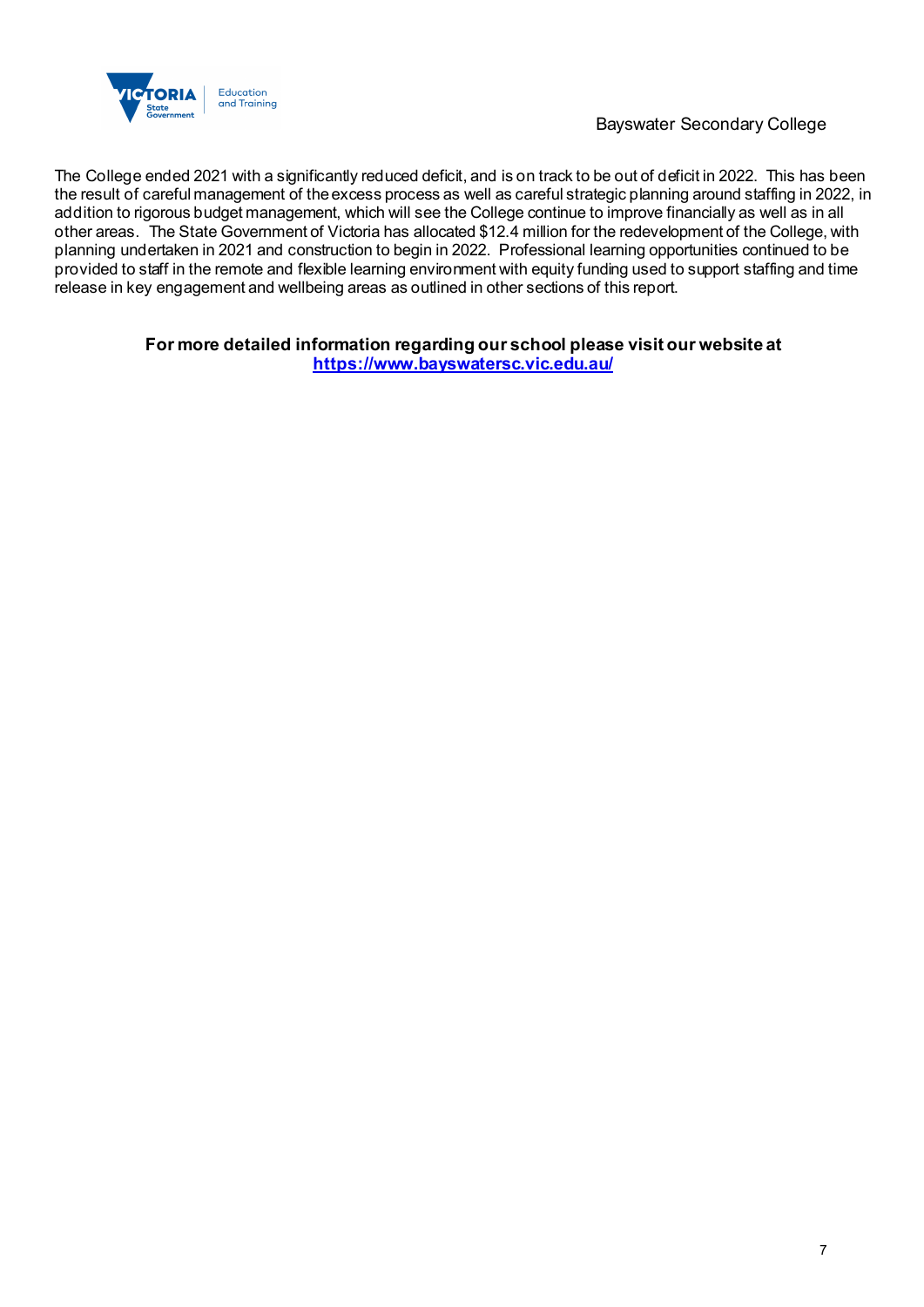

# **Performance Summary**

The Performance Summary for government schoolsprovides an overview of how this school is contributing to the objectives of the Education State and how it compares to other Victorian government schools.

All schools work in partnership with their school community to improve outcomes for children and young people. Sharing this information with parents and the wider school community helps to support community engagement in student learning, a key priority of the Framework for Improving Student Outcomes.

Refer to the 'How to read the Annual Report' section for help on how to interpret this report.

## SCHOOL PROFILE

#### **Enrolment Profile**

A total of 190 students were enrolled at this school in 2021, 82 female and 108 male.

5 percent of students had English as an additional language and 2 percent were Aboriginal or Torres Strait Islander.

#### **Overall Socio-Economic Profile**

The overall school's socio-economic profile is based on the school's Student Family Occupation and Education index (SFOE).

SFOE is a measure of socio-educational disadvantage of a school, based on educational and employment characteristics of the parents/carers of students enrolled at the school. Possible SFOE band values are: Low, Low-Medium, Medium and High. A 'Low' band represents a low level of socio-educational disadvantage, a 'High' band represents a high level of socio-educational disadvantage.

This school's SFOEband value is: High

#### **Parent Satisfaction Summary**

The percent endorsement by parents on their school satisfaction level, as reported in the annual Parent Opinion Survey.

Percent endorsement indicates the percent of positive responses (agree or strongly agree) from parents who responded to the survey.



#### **School Staff Survey**

The percent endorsement by staff on School Climate, as reported in the annual School Staff Survey.

Percent endorsement indicates the percent of positive responses (agree or strongly agree) from staff who responded to the survey.

Data is suppressed for schools with three or less respondents to the survey for confidentiality reasons.

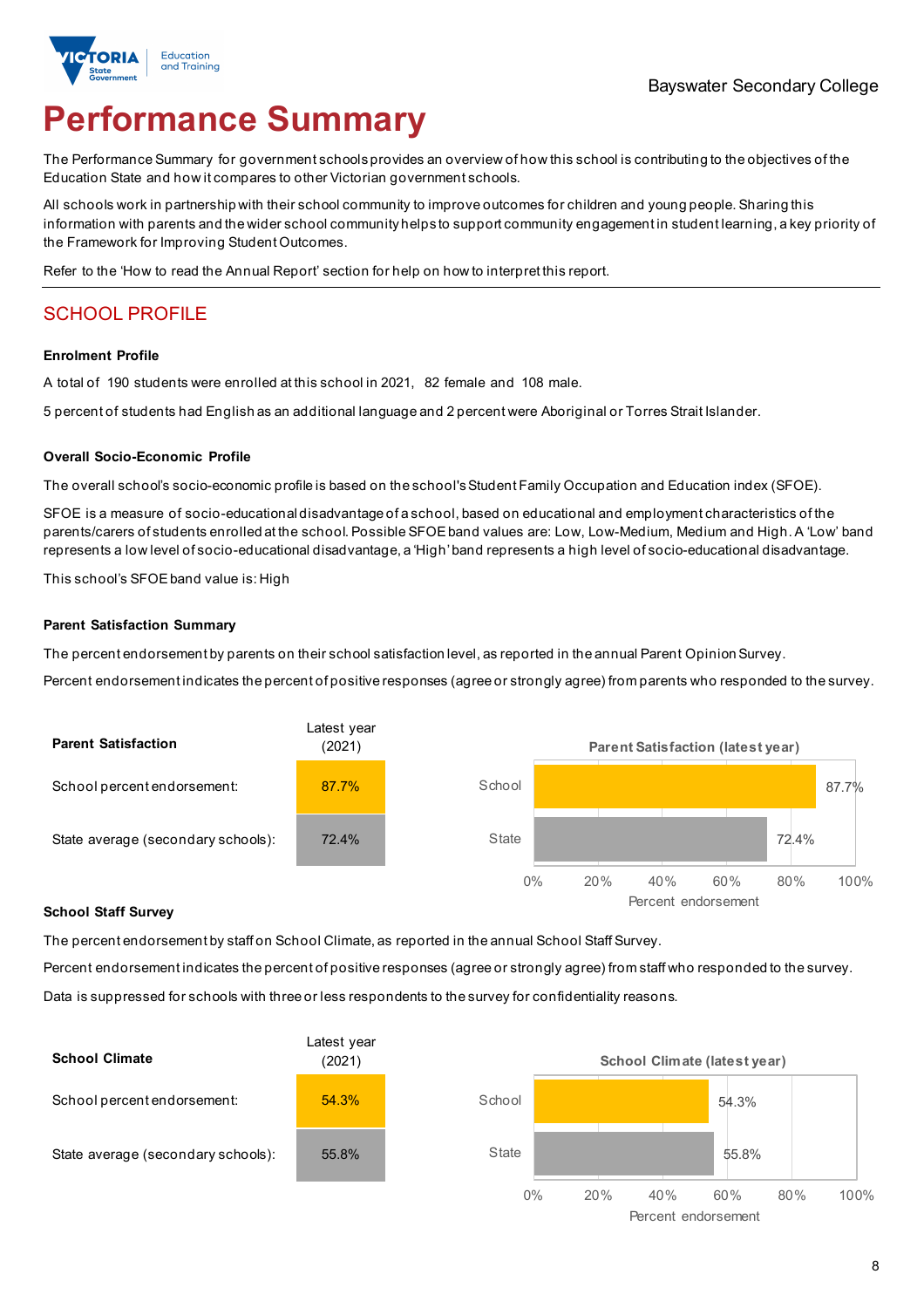

## ACHIEVEMENT

*Key: 'Similar Schools' are a group of Victorian government schools that are like this school, taking into account the school's socioeconomic background of students, the number of non-English speaking students and the size and location of the school.*

#### **Teacher Judgement of student achievement**

Percentage of students working at or above age expected standards in English and Mathematics.



Percent students at or above age expected level

| <b>Mathematics</b><br>Years 7 to 10                               | Latest year<br>(2021) |
|-------------------------------------------------------------------|-----------------------|
| School percent of students at or above age<br>expected standards: | 51.8%                 |
| Similar Schools average:                                          | 49.1%                 |
| State average:                                                    | 65.3%                 |

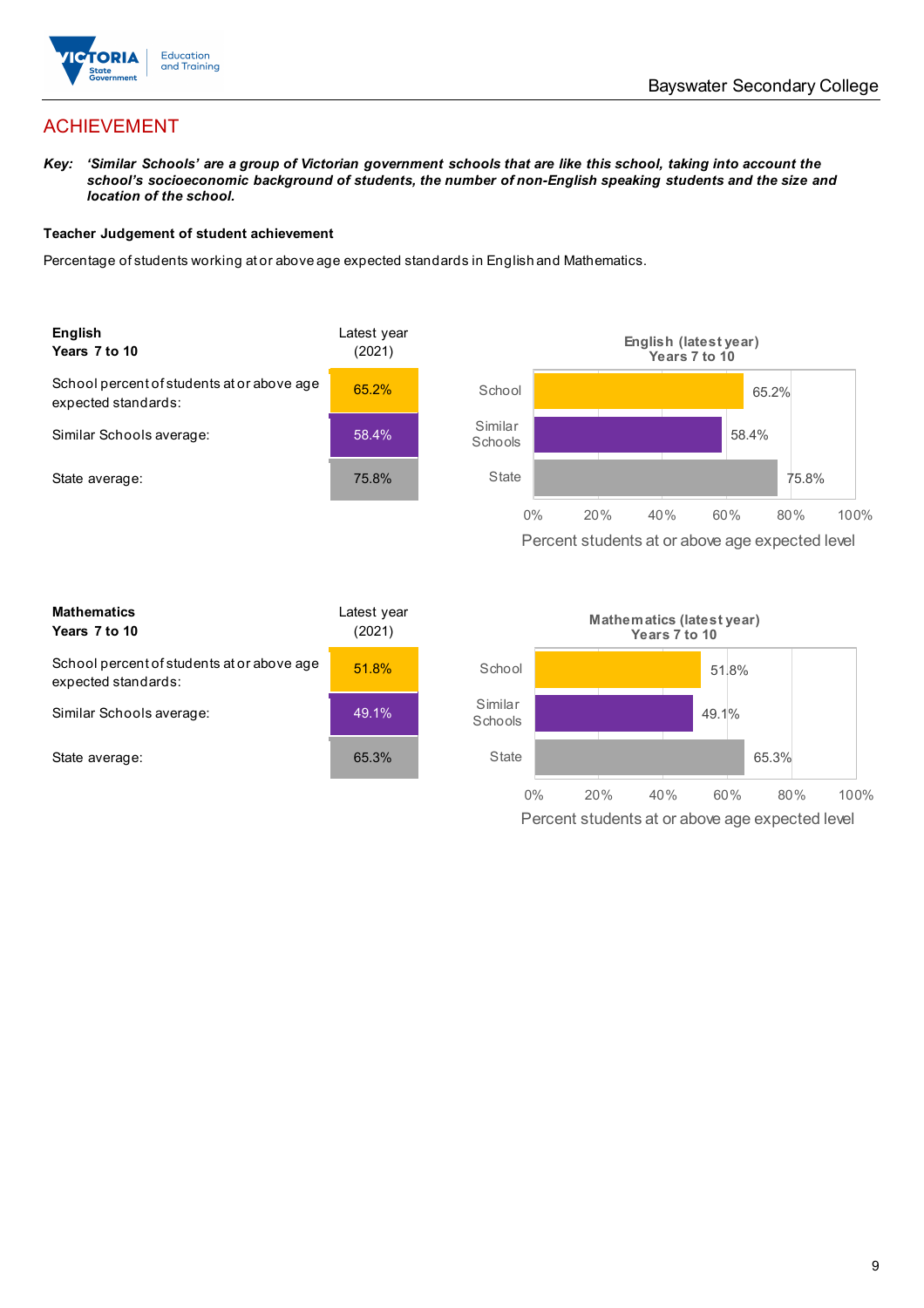

## ACHIEVEMENT (continued)

*Key: 'Similar Schools' are a group of Victorian government schools that are like this school, taking into account the school's socioeconomic background of students, the number of non-English speaking students and the size and location of the school.*

### **NAPLAN**

Percentage of students in the top three bands of testing in NAPLAN.

Note: NAPLAN tests were not conducted in 2020, hence the 4-year average is the average of 2018, 2019 and 2021 data.

| Reading<br>Year <sub>7</sub>                      | Latest year<br>(2021) | 4-year<br>average | <b>NAPLAN Reading (latest year)</b><br>Year 7                        |             |
|---------------------------------------------------|-----------------------|-------------------|----------------------------------------------------------------------|-------------|
| School percent of students in<br>top three bands: | 30.8%                 | 36.6%             | School<br>30.8%                                                      |             |
| Similar Schools average:                          | 46.4%                 | 45.2%             | Similar<br>46.4%<br>Schools                                          |             |
| State average:                                    | 55.2%                 | 54.8%             | <b>State</b><br>55.2%                                                |             |
|                                                   |                       |                   | 20%<br>40%<br>$0\%$<br>60%<br>Percent of students in top three bands | 80%<br>100% |
| Reading<br>Year 9                                 | Latest year<br>(2021) | 4-year<br>average | <b>NAPLAN Reading (latest year)</b><br>Year 9                        |             |
| School percent of students in<br>top three bands: | 25.0%                 | 33.8%             | School<br>25.0%                                                      |             |
| Similar Schools average:                          | 34.8%                 | 38.3%             | Similar<br>34.8%<br>Schools                                          |             |
| State average:                                    | 43.9%                 | 45.9%             | <b>State</b><br>43.9%                                                |             |
|                                                   |                       |                   | $0\%$<br>20%<br>40%<br>60%<br>Percent of students in top three bands | 100%<br>80% |
| <b>Numeracy</b><br>Year <sub>7</sub>              | Latest year<br>(2021) | 4-year<br>average | <b>NAPLAN Numeracy (latest year)</b><br>Year <sub>7</sub>            |             |
| School percent of students in<br>top three bands: | 24.0%                 | 35.7%             | School<br>24.0%                                                      |             |
| Similar Schools average:                          | 46.4%                 | 44.4%             | Similar<br>46.4%<br>Schools                                          |             |
| State average:                                    | 55.2%                 | 55.3%             | <b>State</b><br>55.2%                                                |             |
|                                                   |                       |                   | 0%<br>20%<br>40%<br>60%<br>Percent of students in top three bands    | 100%<br>80% |
| <b>Numeracy</b><br>Year 9                         | Latest year<br>(2021) | 4-year<br>average | <b>NAPLAN Numeracy (latest year)</b><br>Year 9                       |             |
| School percent of students in<br>top three bands: | 18.8%                 | 25.3%             | School<br>18.8%                                                      |             |
| Similar Schools average:                          | 33.9%                 | 37.1%             | Similar<br>33.9%<br>Schools                                          |             |
| State average:                                    | 45.0%                 | 46.8%             | State<br>45.0%                                                       |             |
|                                                   |                       |                   | $0\%$<br>20%<br>40%<br>60%<br>Percent of students in top three bands | 80%<br>100% |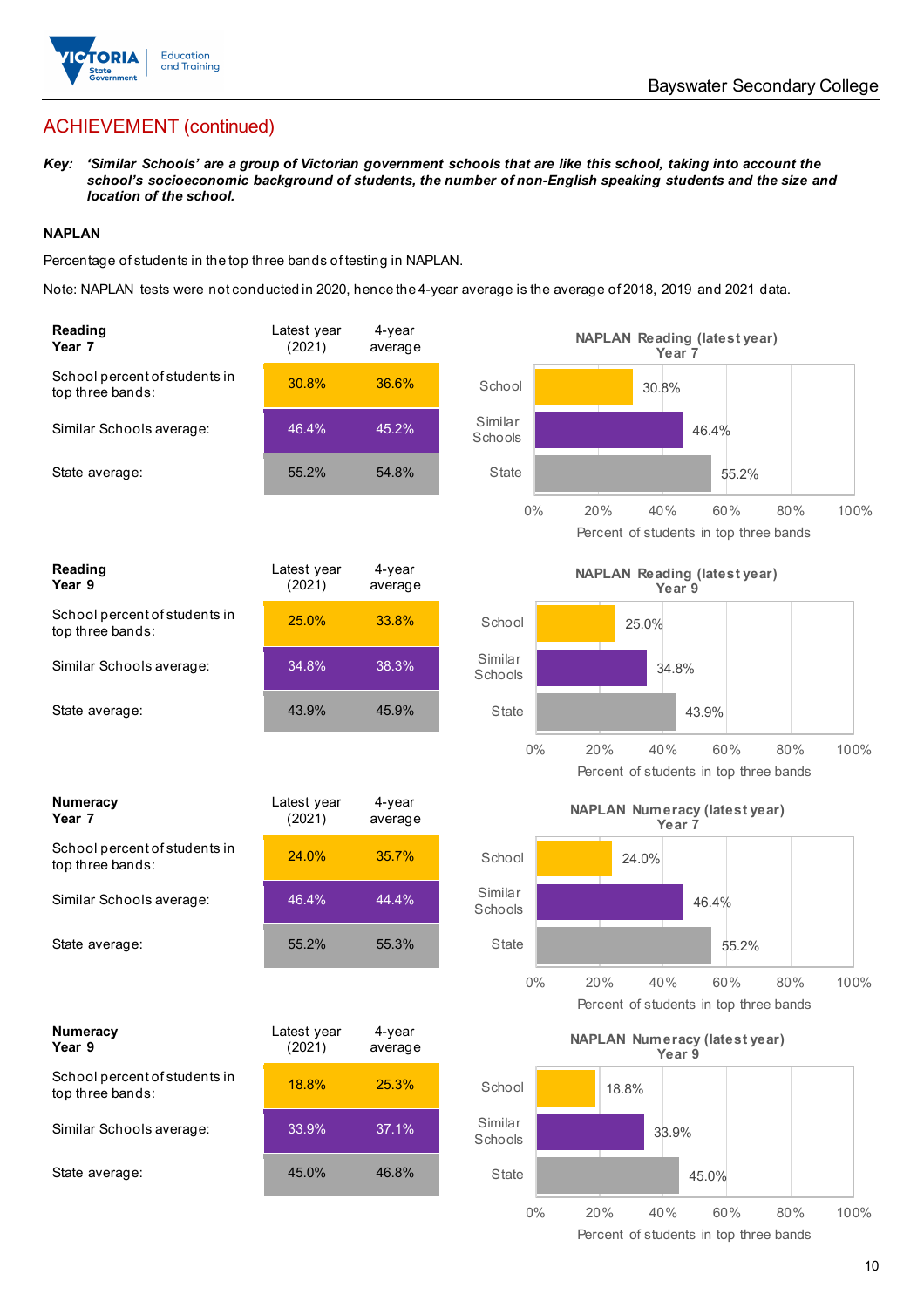

## ACHIEVEMENT (continued)

#### **NAPLAN Learning Gain**

NAPLAN learning gain is determined by comparing a student's current year result relative to the results of all 'similar' Victorian students (i.e., students in all sectors in the same year level who had the same score two years prior). If the current year result is in the top 25 percent, their gain level is categorised as 'High'; middle 50 percent is 'Medium'; bottom 25 percent is 'Low'.

#### **Learning Gain Year 5 (2019) to Year 7 (2021)**



#### **Learning Gain Year 7 (2019) to Year 9 (2021)**

|                             | Low<br>Gain | Medium<br>Gain | High<br>Gain | High Gain<br>(Similar<br>Schools) |             |
|-----------------------------|-------------|----------------|--------------|-----------------------------------|-------------|
| Reading:                    | 27%         | 46%            | 27%          | 21%                               |             |
| Numeracy:                   | 19%         | 74%            | 7%           | 23%                               | of students |
| Writing:                    | 48%         | 32%            | 20%          | 19%                               |             |
| Spelling:                   | 33%         | 42%            | 25%          | 21%                               | Percent     |
| Grammar and<br>Punctuation: | 17%         | 63%            | 21%          | 22%                               |             |

**NAPLAN Learning Gain (latest year) Year 7 - Year 9**



## Bayswater Secondary College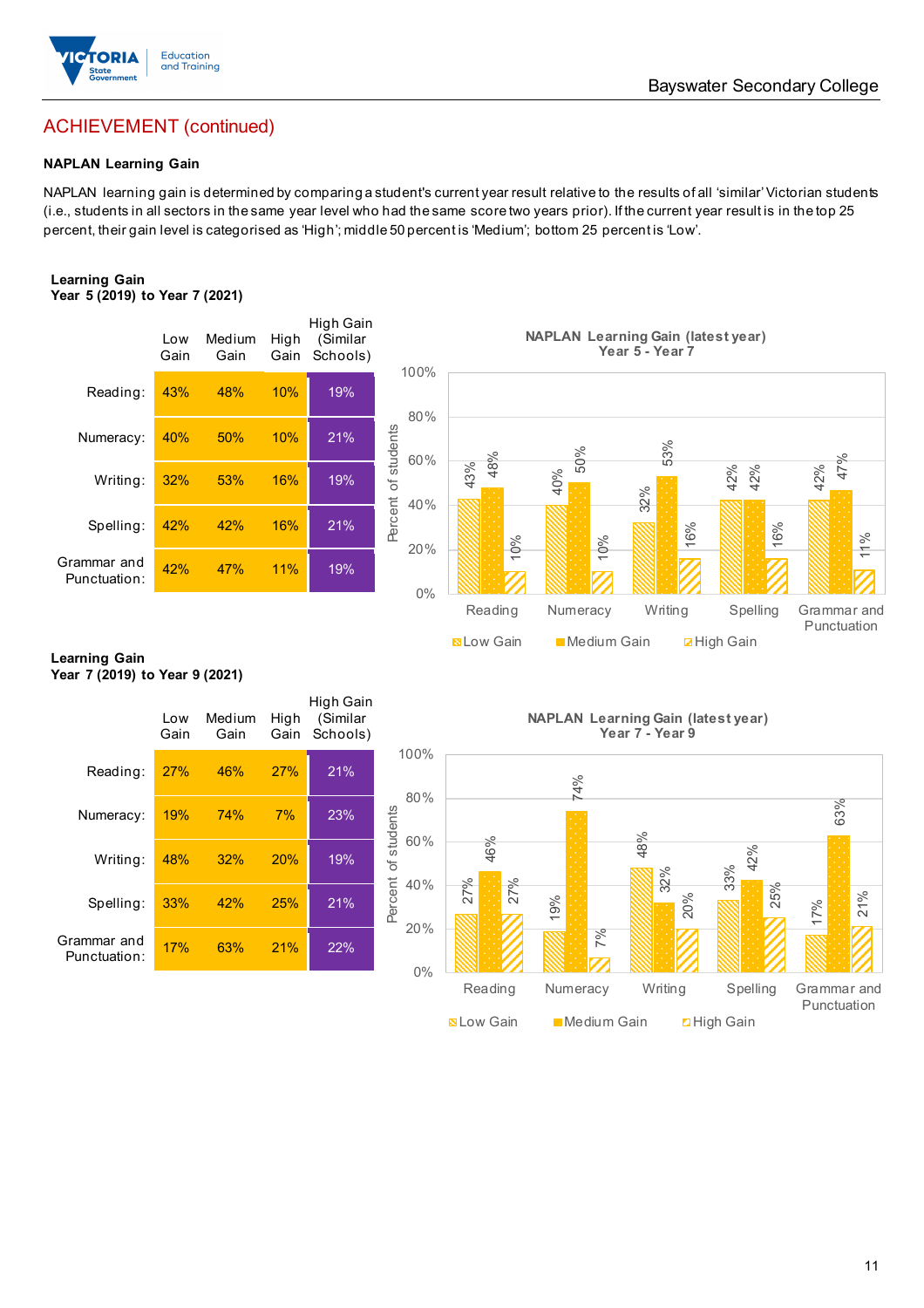

## ACHIEVEMENT (continued)

#### **Victorian Certificate of Education (VCE)**

Mean study score from all VCE subjects undertaken by students at this school. This includes all Unit 3 and 4 studies (including those completed in Year 11) and any VCE VET studies awarded a study score.

The maximum student study score is 50 and the state-wide mean (including government and non-government schools) is set at 30.



\* *Due to COVID-19, there may be some under-reporting of VET completed competencies from schools due to students still completing outstanding 2021 VET units in 2022.*

## ENGAGEMENT

*Key: 'Similar Schools' are a group of Victorian government schools that are like this school, taking into account the school's socioeconomic background of students, the number of non-English speaking students and the size and location of the school.*

#### **Average Number of Student Absence Days**

Absence from school can impact on students' learning. Common reasons for non-attendance include illness and extended family holidays. Absence and attendance data in 2020 and 2021 may have been influenced by local COVID-19.



Average number of absence days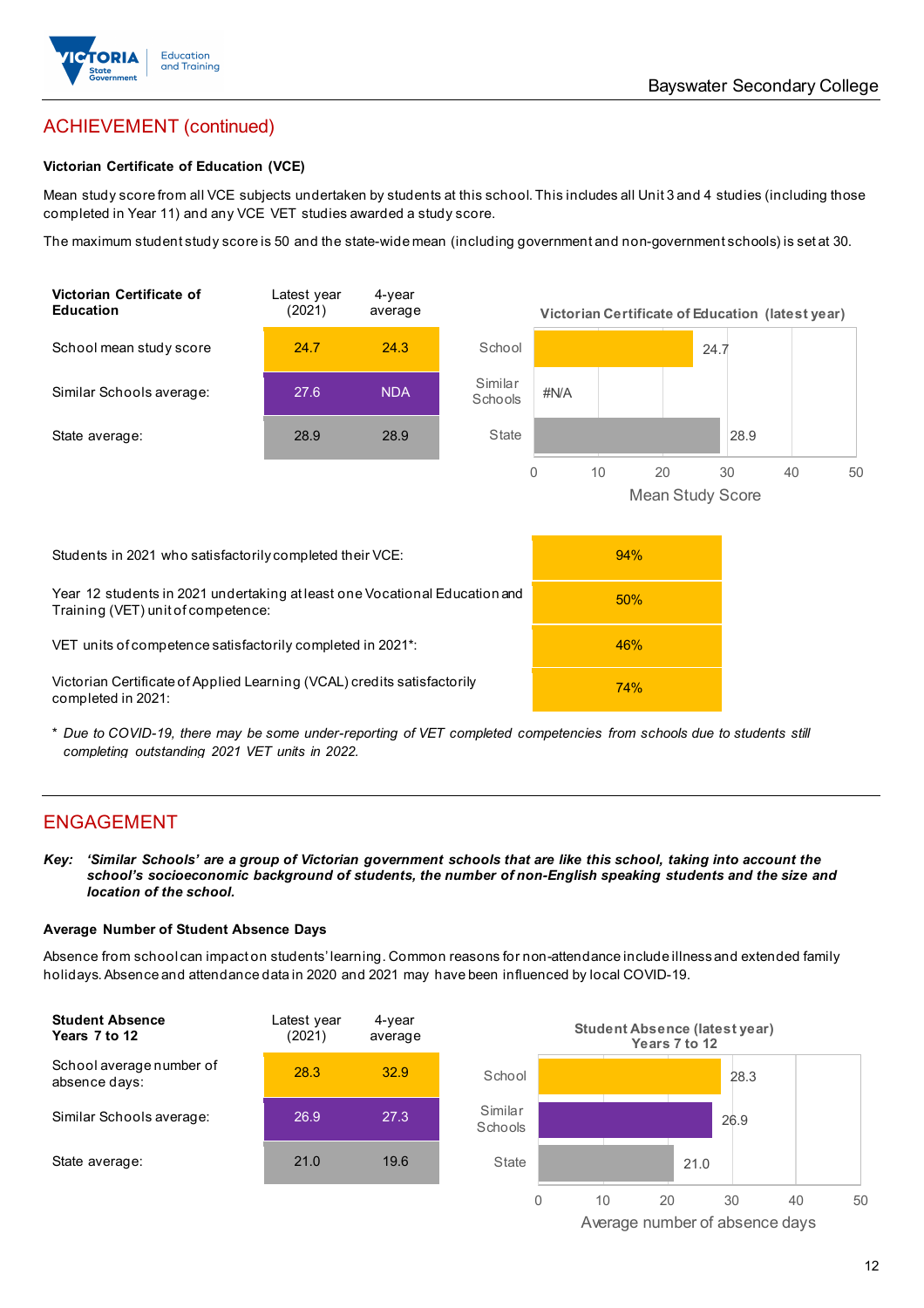

## ENGAGEMENT (continued)

#### **Attendance Rate (latest year)**

|                                             | Year | Year 8 | Year 9 | Year 10 | Year 11 | Year 12 |
|---------------------------------------------|------|--------|--------|---------|---------|---------|
| Attendance Rate by year level<br>$(2021)$ : | 91%  | 86%    | 82%    | 88%     | 85%     | 86%     |

#### **Student Retention**

Percentage of Year 7 students who remain at the school through to Year 10.



#### **Students exiting to further studies or full-time employment**

Percentage of students from Years 10 to 12 going on to further studies or full-time employment.

Note: This measure refers to data from the year when students exited the school. Data excludes destinations recorded as 'Unknown'.

| <b>Student Exits</b><br><b>Years 10 to 12</b>                             | Latest year<br>(2020) | 4-year<br>average |                    |     | Student Exits (latest year)<br>Years 10 to 12 |     |     |       |
|---------------------------------------------------------------------------|-----------------------|-------------------|--------------------|-----|-----------------------------------------------|-----|-----|-------|
| School percent of students to further<br>studies or full-time employment: | 89.5%                 | 82.6%             | School             |     |                                               |     |     | 89.5% |
| Similar Schools average:                                                  | 85.4%                 | 84.5%             | Similar<br>Schools |     |                                               |     |     | 85.4% |
| State average:                                                            | 89.9%                 | 89.2%             | State              |     |                                               |     |     | 89.9% |
|                                                                           |                       |                   | $0\%$              | 20% | 40%                                           | 60% | 80% | 100%  |

Percent of students with positive destinations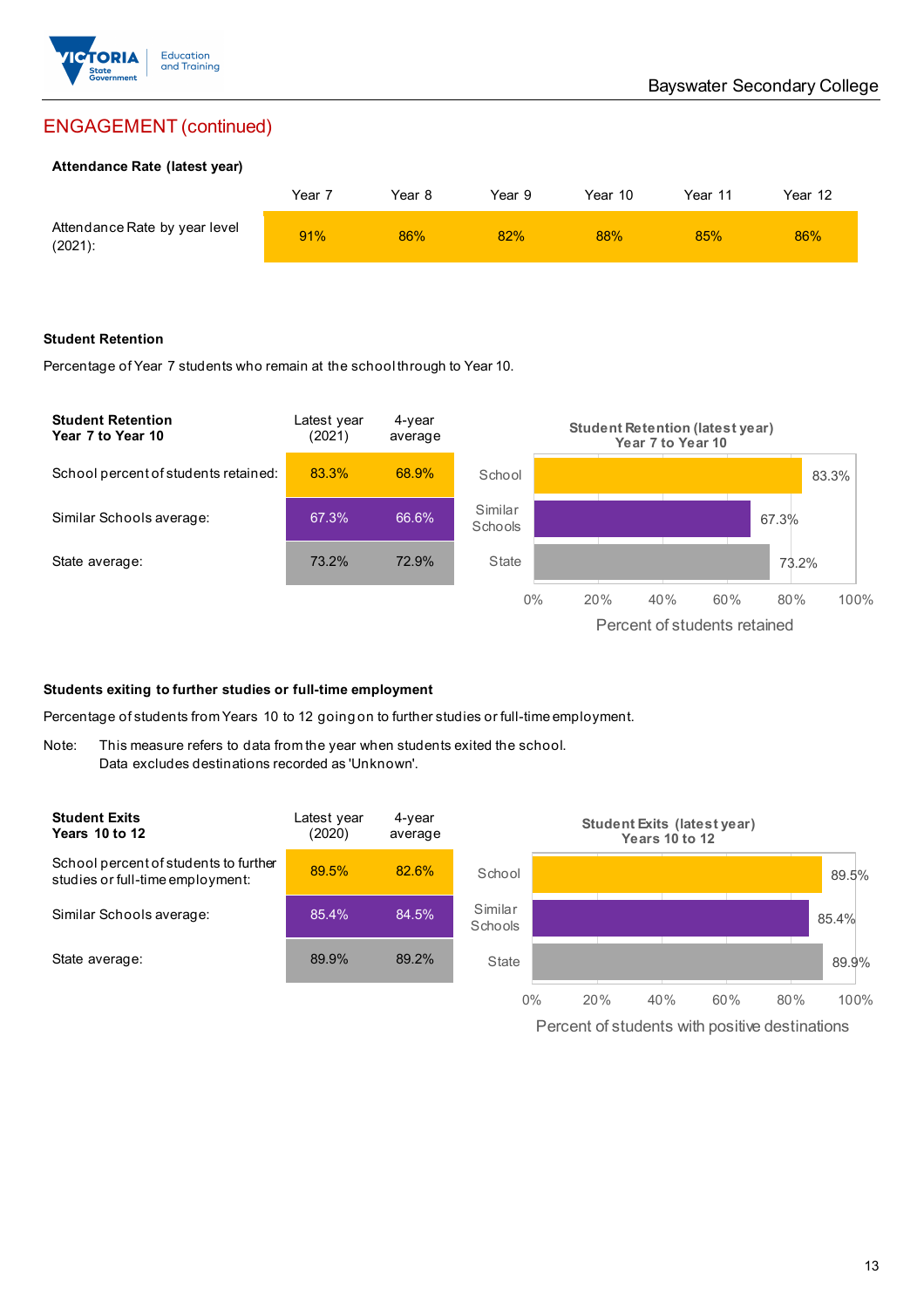

## WELLBEING

*Key: 'Similar Schools' are a group of Victorian government schools that are like this school, taking into account the school's socioeconomic background of students, the number of non-English speaking students and the size and location of the school.*

#### **Student Attitudes to School – Sense of Connectedness**

The percent endorsement on Sense of Connectedness factor, as reported in the Attitudes to School Survey completed annually by Victorian government school students, indicates the percent of positive responses (agree or strongly agree).



*Due to lower participation rates, differences in the timing of the survey/length of survey period and the general impact of Covid19 across 2020 and 2021, data are often not comparable with previous years or within similar school groups. Care should be taken when interpreting these results.*



#### **Student Attitudes to School – Management of Bullying**

The percent endorsement on Management of Bullying factor, as reported in the Attitudes to School Survey completed annually by Victorian government school students, indicates the percent of positive responses (agree or strongly agree).

| <b>Management of Bullying</b><br>Years 7 to 12 | Latest year<br>(2021) | 4-year<br>average |  |
|------------------------------------------------|-----------------------|-------------------|--|
| School percent endorsement:                    | 50.3%                 | 60.0%             |  |
| Similar Schools average:                       | 54.8%                 | 56.6%             |  |
| State average:                                 | 53.3%                 | 56.8%             |  |

*Due to lower participation rates, differences in the timing of the survey/length of survey period and the general impact of Covid19 across 2020 and 2021, data are often not comparable with previous years or within similar school groups. Care should be taken when interpreting these results.*

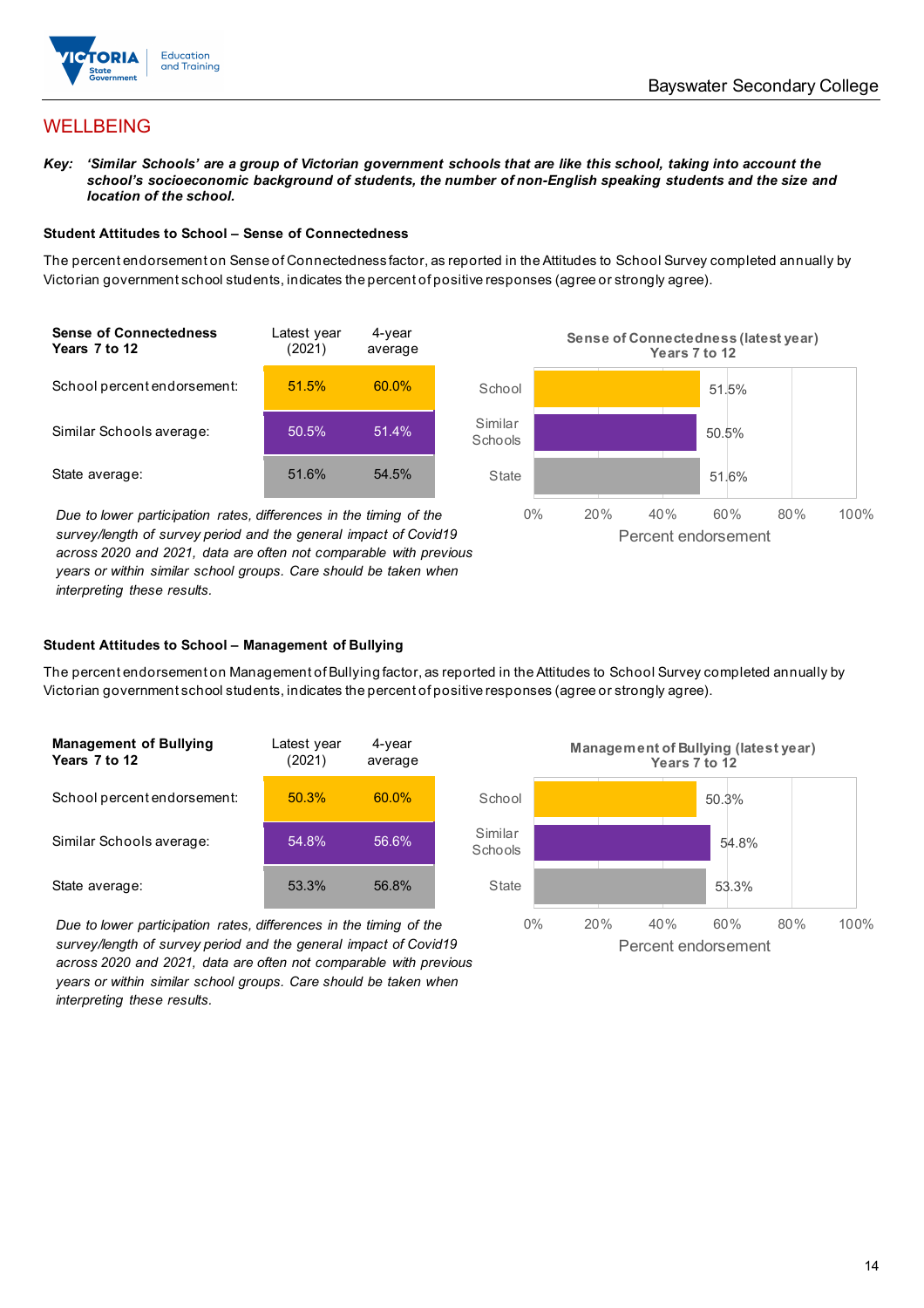

# **Financial Performance and Position**

FINANCIAL PERFORMANCE - OPERATING STATEMENT SUMMARY FOR THE YEAR ENDING 31 DECEMBER, 2021

| <b>Revenue</b>                                      | <b>Actual</b> |
|-----------------------------------------------------|---------------|
| Student Resource Package                            | \$3,051,947   |
| Government Provided DET Grants                      | \$550,779     |
| Government Grants Commonwealth                      | \$1,343       |
| Government Grants State                             | \$6,394       |
| Revenue Other                                       | \$1,946       |
| <b>Locally Raised Funds</b>                         | \$102,149     |
| <b>Capital Grants</b>                               | \$0           |
| <b>Total Operating Revenue</b>                      | \$3,714,558   |
|                                                     |               |
| Equity <sup>1</sup>                                 | <b>Actual</b> |
| Equity (Social Disadvantage)                        | \$218,006     |
| Equity (Catch Up)                                   | \$17,153      |
| <b>Transition Funding</b>                           | \$0           |
| Equity (Social Disadvantage - Extraordinary Growth) | \$0           |
| <b>Equity Total</b>                                 | \$235,158     |
|                                                     |               |
| <b>Expenditure</b>                                  | <b>Actual</b> |
| Student Resource Package <sup>2</sup>               | \$3,051,947   |
| Adjustments                                         | \$0           |
| <b>Books &amp; Publications</b>                     | \$480         |
| Camps/Excursions/Activities                         | \$22,238      |
| <b>Communication Costs</b>                          | \$13,641      |
| Consumables                                         | \$44,552      |
| Miscellaneous Expense <sup>3</sup>                  | \$95,367      |
| Professional Development                            | \$9,237       |
| Equipment/Maintenance/Hire                          | \$34,342      |
| <b>Property Services</b>                            | \$63,807      |
| Salaries & Allowances <sup>4</sup>                  | \$9,509       |
| <b>Support Services</b>                             | \$111,792     |
| Trading & Fundraising                               | \$26,860      |
| Motor Vehicle Expenses                              | \$10,505      |
| Travel & Subsistence                                | \$0           |
| <b>Utilities</b>                                    | \$55,488      |
| <b>Total Operating Expenditure</b>                  | \$3,549,766   |
| <b>Net Operating Surplus/-Deficit</b>               | \$164,793     |
| <b>Asset Acquisitions</b>                           | \$0           |

(1) The equity funding reported above is a subset of the overall revenue reported by the school.

(2) Student Resource Package Expenditure figures are as of 10 Mar 2022 and are subject to change during the reconciliation process.

(3) Miscellaneous Expenses include bank charges, administration expenses, insurance and taxation charges.

(4) Salaries and Allowances refers to school-level payroll.